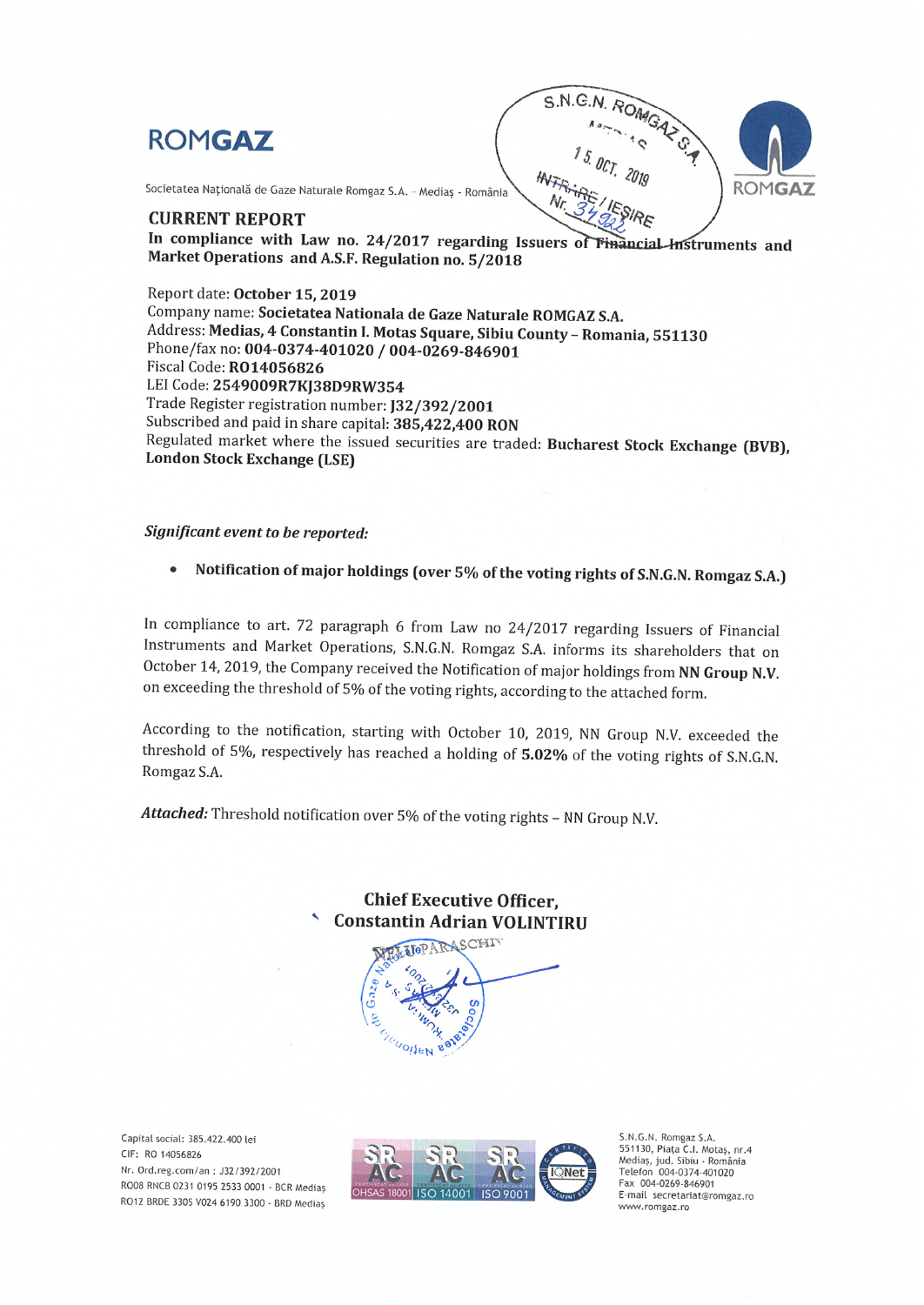## Standard form for notification of major holdings

|                                                                                                     |                                                                                                                                                                | Notification of major holdings (to be transmitted to the relevant issuer and to the competent authority)                                                                                                       |                                                                                |                                                                                                                                                                                                      |  |  |  |
|-----------------------------------------------------------------------------------------------------|----------------------------------------------------------------------------------------------------------------------------------------------------------------|----------------------------------------------------------------------------------------------------------------------------------------------------------------------------------------------------------------|--------------------------------------------------------------------------------|------------------------------------------------------------------------------------------------------------------------------------------------------------------------------------------------------|--|--|--|
|                                                                                                     |                                                                                                                                                                | 1. Identity of the issuer or issuer of existing supporting shares, to which voting rights are attached <sup>1</sup><br>SOCIETATEA NATIONALA DE GAZE NATURALE ROMGAZ S.A. (ISIN: ROSNGNACNOR3)                  |                                                                                |                                                                                                                                                                                                      |  |  |  |
| [ ] Other (please specify)                                                                          | [X] A purchase or disposal of voting rights<br>[_] Acquisition or disposal of financial instruments<br>[_] An event changing the distribution of voting rights | 2. Reasons for the notification (please tick the appropriate box or boxes:                                                                                                                                     |                                                                                |                                                                                                                                                                                                      |  |  |  |
|                                                                                                     | 3. Details of the subject of the notification obligation <sup>11</sup> :                                                                                       |                                                                                                                                                                                                                |                                                                                |                                                                                                                                                                                                      |  |  |  |
| Name / Name: NN Group N.V. -<br>52387534, Schenkkade 65, 2595 AS                                    |                                                                                                                                                                |                                                                                                                                                                                                                | City and country of head office (if applicable)<br>The Hague, the Netherlands, |                                                                                                                                                                                                      |  |  |  |
|                                                                                                     | facultative NN Asigurări de Viață S.A.);<br>facultative NN Asigurări de Viață S.A);<br>NN Investment Partners B.V.                                             | 4. Full name / full name of the shareholder / shareholders (if different / different from point 3) <sup>iv</sup><br>Fondul de Pensii Administrat Privat NN (administrat de către NN Pensii S.A.F.P.A.P. S.A.); |                                                                                | Fondul de Pensii Facultative NN ACTIV (administrat de către administratorul de fonduri de pensii<br>Fondul de Pensii Facultative NN OPTIM (administrat de către administratorul de fonduri de pensii |  |  |  |
|                                                                                                     |                                                                                                                                                                | 5. Date of lowering, reaching or exceeding the threshold (percentage of vote) <sup>v</sup> : 10/10/2019                                                                                                        |                                                                                |                                                                                                                                                                                                      |  |  |  |
|                                                                                                     |                                                                                                                                                                | 6. Total positions of persons subject to the notification obligation::                                                                                                                                         |                                                                                |                                                                                                                                                                                                      |  |  |  |
|                                                                                                     | %<br>of the voting rights<br>attached to the<br>shares (the total in<br>7.A)                                                                                   | % of voting rights<br>through financial<br>instruments (total of<br>$7.B.1 + 7.B.2$                                                                                                                            | The total of the<br>two expressed<br>percentage<br>%<br>$(7.A + 7.B)$          | The total number of<br>voting rights of the<br>issuer vi <sup>vi</sup>                                                                                                                               |  |  |  |
| The resulting<br>situation, on the<br>day it fell below,<br>exceeded or<br>reached the<br>threshold | 5,02%                                                                                                                                                          |                                                                                                                                                                                                                | 5,02%                                                                          | 385.422.400                                                                                                                                                                                          |  |  |  |
| Position at previous<br>notification date (if<br>applicable)                                        |                                                                                                                                                                |                                                                                                                                                                                                                |                                                                                |                                                                                                                                                                                                      |  |  |  |
| the thresholdvii                                                                                    |                                                                                                                                                                | 7. Information to be notified of the resulting situation, on the date when it was exceeded, fell below or reached                                                                                              |                                                                                |                                                                                                                                                                                                      |  |  |  |
| A: Voting rights attached to the shares                                                             |                                                                                                                                                                |                                                                                                                                                                                                                |                                                                                |                                                                                                                                                                                                      |  |  |  |
|                                                                                                     |                                                                                                                                                                | Number of voting rightsvm                                                                                                                                                                                      | % of voting rights                                                             |                                                                                                                                                                                                      |  |  |  |
| Class / Type of<br>shares ISIN code, as<br>appropriate                                              | Direct<br>Art. 69 alin. (1)-(3)<br>din Legea<br>nr. 24/2017                                                                                                    | Indirect<br>Art. 70 din Legea<br>nr. 24/2017                                                                                                                                                                   | Direct<br>Art. 69 alin. (1)-(3)<br>din Legea<br>nr. 24/2017                    | Indirect<br>Art. 70 din Legea<br>nr. 24/2017                                                                                                                                                         |  |  |  |
| <b>ROSNGNACNOR3</b>                                                                                 |                                                                                                                                                                | 19.341.719                                                                                                                                                                                                     |                                                                                | 5,02%                                                                                                                                                                                                |  |  |  |
|                                                                                                     |                                                                                                                                                                |                                                                                                                                                                                                                |                                                                                |                                                                                                                                                                                                      |  |  |  |

SUBTOTAL A 19.341.719 5,02%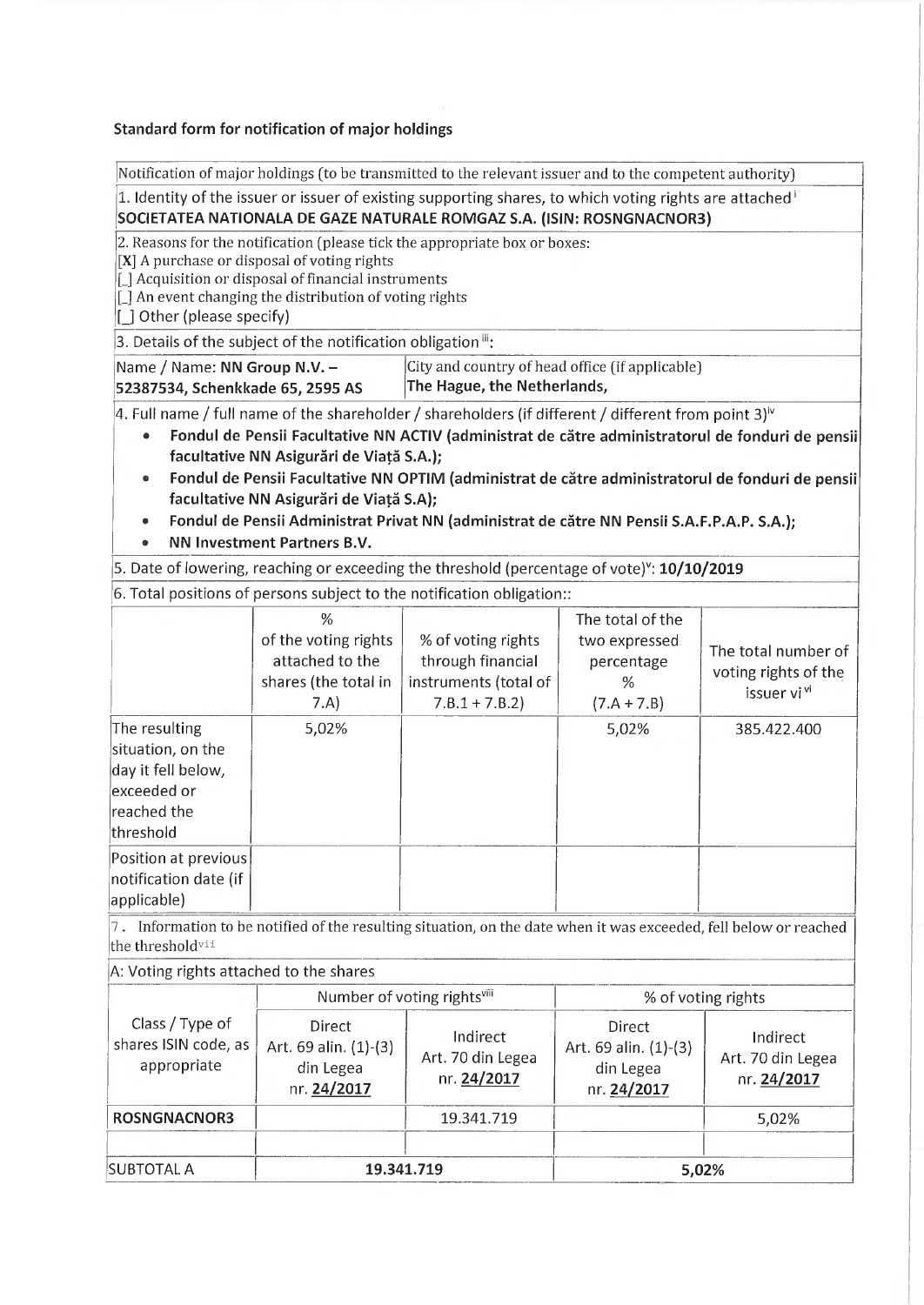| Type of financial<br>instrument                                                                                                                                                                                                                            | date) |                                                                                               | Expiry date <sup>ix</sup> (due | B 1: Financial instruments in accordance with art. 73 par. (1) lit. (a) of Law no. 24/2017                                    | Conversion / Exercise<br>Period <sup>x</sup> |                                                                                              | The number of<br>voting rights that<br>can be acquired if<br>the instrument is<br>exercised /<br>converted |  | %<br>of voting rights |
|------------------------------------------------------------------------------------------------------------------------------------------------------------------------------------------------------------------------------------------------------------|-------|-----------------------------------------------------------------------------------------------|--------------------------------|-------------------------------------------------------------------------------------------------------------------------------|----------------------------------------------|----------------------------------------------------------------------------------------------|------------------------------------------------------------------------------------------------------------|--|-----------------------|
|                                                                                                                                                                                                                                                            |       |                                                                                               |                                |                                                                                                                               |                                              |                                                                                              |                                                                                                            |  |                       |
|                                                                                                                                                                                                                                                            |       |                                                                                               |                                | SUBTOTAL B.1                                                                                                                  |                                              |                                                                                              |                                                                                                            |  |                       |
| B 2: Financial instruments with a similar economic effect according to art. 73 par. (1) lit. b) Law no. 24/2017                                                                                                                                            |       |                                                                                               |                                |                                                                                                                               |                                              |                                                                                              |                                                                                                            |  |                       |
| Type of financial<br>instrument                                                                                                                                                                                                                            |       | Expiry dateix<br>(due date)                                                                   |                                | Conversion / Exercise<br>Period <sup>x</sup>                                                                                  |                                              | Physical or cash<br>settlement <sup>xi</sup>                                                 | The number of<br>voting rights                                                                             |  | %<br>of voting rights |
|                                                                                                                                                                                                                                                            |       |                                                                                               |                                |                                                                                                                               |                                              |                                                                                              |                                                                                                            |  |                       |
|                                                                                                                                                                                                                                                            |       |                                                                                               |                                |                                                                                                                               |                                              |                                                                                              |                                                                                                            |  |                       |
| 8. Information about the subject of the notification obligation (please tick / tick the appropriate box)                                                                                                                                                   |       |                                                                                               |                                |                                                                                                                               | <b>SUBTOTAL B.2</b>                          |                                                                                              |                                                                                                            |  |                       |
| shares. <sup>xii</sup><br>[X] The full chain of controlled people by virtue of which they actually hold voting rights and / or financial<br>instruments, starting with the individual or the ultimate legal entity that controls them $x$ <sup>iii</sup> : |       |                                                                                               |                                |                                                                                                                               |                                              |                                                                                              |                                                                                                            |  |                       |
| Name <sup>xiv</sup>                                                                                                                                                                                                                                        |       | % of the voting rights if it<br>is equal to or higher than<br>the threshold to be<br>notified |                                | %<br>of voting rights through<br>financial instruments if it<br>is equal to or higher than<br>the threshold to be<br>notified |                                              | The total of the two, if it<br>is equal to or higher than<br>the threshold to be<br>notified |                                                                                                            |  |                       |
| 1.NN Group N.V.                                                                                                                                                                                                                                            |       |                                                                                               |                                |                                                                                                                               |                                              |                                                                                              |                                                                                                            |  |                       |
| 2.NN Insurance Eurasia N.V.                                                                                                                                                                                                                                |       |                                                                                               |                                |                                                                                                                               |                                              |                                                                                              |                                                                                                            |  |                       |
| 3.NN Continental Europe<br>Holdings B.V.                                                                                                                                                                                                                   |       |                                                                                               |                                |                                                                                                                               |                                              |                                                                                              |                                                                                                            |  |                       |
| 4.NN Asigurari de Viata S.A.                                                                                                                                                                                                                               |       |                                                                                               |                                |                                                                                                                               |                                              |                                                                                              |                                                                                                            |  |                       |
| <b>5a.Fondul de Pensii</b><br><b>Facultative NN ACTIV</b><br>(administrat de către<br>administratorul de fonduri<br>de pensii facultative NN<br>Asigurări de Viață SA)                                                                                     |       |                                                                                               |                                |                                                                                                                               |                                              |                                                                                              |                                                                                                            |  |                       |
| 5b.Fondul de Pensii<br><b>Facultative NN OPTIM</b><br>(administrat de către<br>administratorul de fonduri<br>de pensii facultative NN<br>Asigurări de Viață SA                                                                                             |       |                                                                                               |                                |                                                                                                                               |                                              |                                                                                              |                                                                                                            |  |                       |
| 1.NN Group N.V.                                                                                                                                                                                                                                            |       |                                                                                               |                                |                                                                                                                               |                                              |                                                                                              |                                                                                                            |  |                       |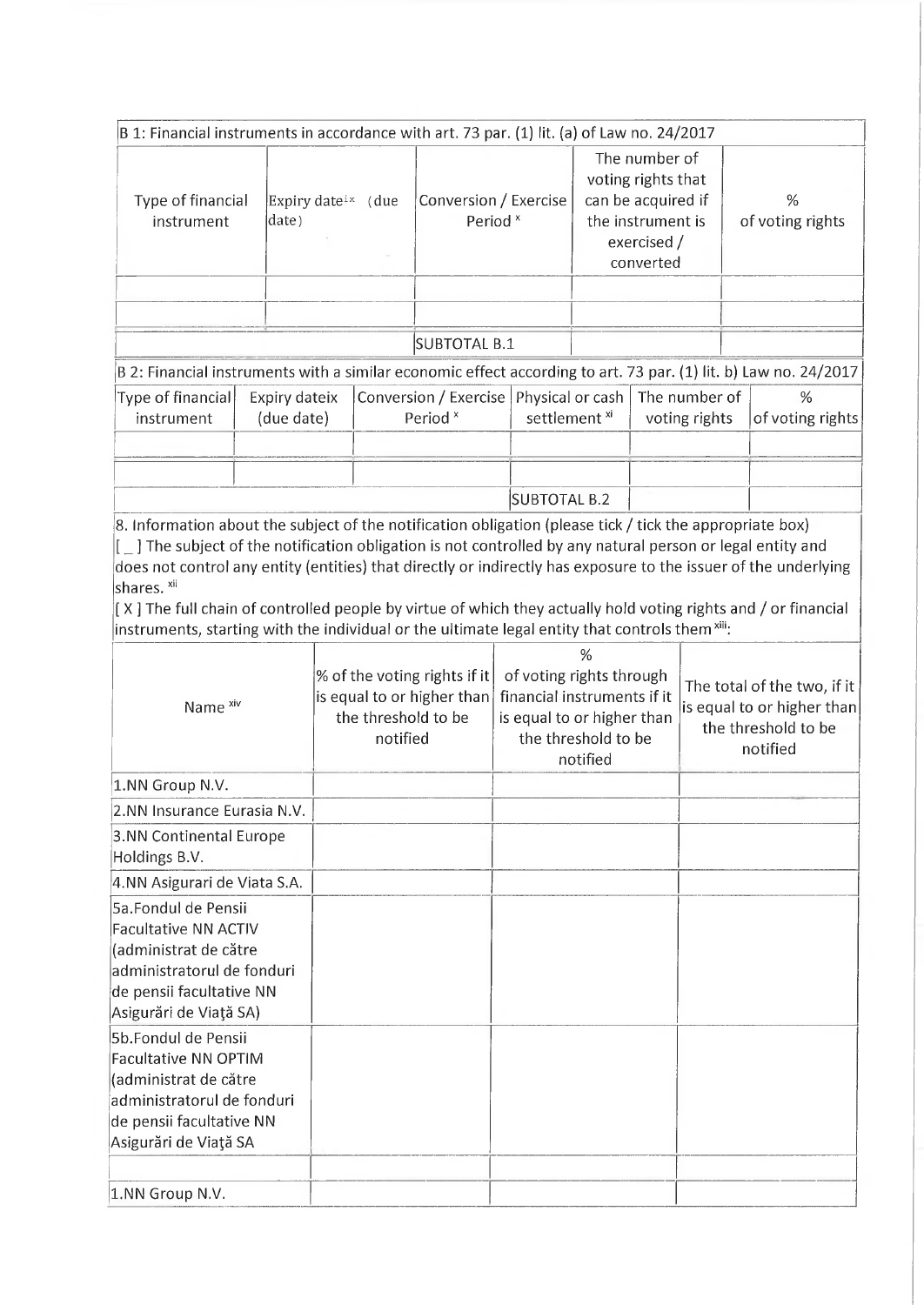| 2.NN Insurance Eurasia N.V.                                                                          |  |  |
|------------------------------------------------------------------------------------------------------|--|--|
| 3.NN Continental Europe<br>Holdings B.V.                                                             |  |  |
| 4.NN Pensii S.A.F.P.A.P. S.A.                                                                        |  |  |
| 5.Fondul de Pensii<br>Administrat Privat NN<br>(administrat de către NN<br>Pensii S.A.F.P.A.P. S.A.) |  |  |
|                                                                                                      |  |  |
| 1.NN Group N.V.                                                                                      |  |  |
| 2.NN Insurance Eurasia N.V.                                                                          |  |  |
| 6.NN Investment Partners<br>Holdings N.V.                                                            |  |  |
| 7.NN Investment Partners<br>International Holdings B.V.                                              |  |  |
| 8.NN Investment Partners<br>B.V.                                                                     |  |  |
|                                                                                                      |  |  |

9. In the case of voting by a representative: [name / trustee's name] will cease to hold [% and number] voting rights from [date]

 $|10$ . Suplimentary information  $x$ <sup>v</sup>:

In Annex 1 an additional Organisational Chart has been provided to suppport section 8.

Drafted at HAGA la 14/10/2019.

Marjolein Thole Manager Compliance **Compliance** Compliance Officer

lemy Gopal